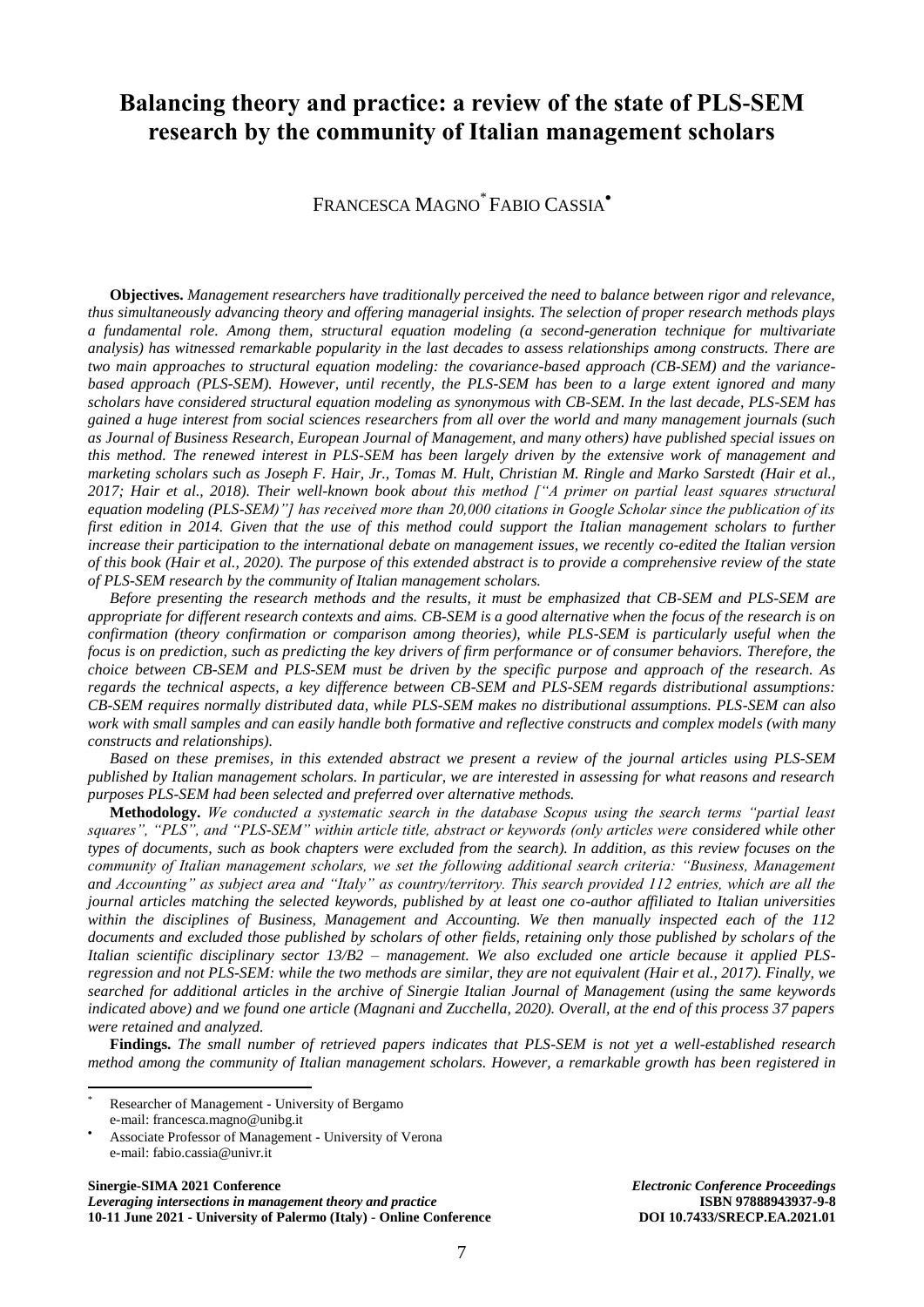*2020, which may suggest the beginning of a new trend (fig. 1). Table 1 also shows the detailed list of journals in which the 37 studies were published.*



*Fig. 1: Number of PLS-SEM papers published by Italian management scholars*

Source: our elaboration

|  |  |  |  |  |  |  |  |  |  | Tab. 1: Journals in which the PLS-SEM studies were published |
|--|--|--|--|--|--|--|--|--|--|--------------------------------------------------------------|
|--|--|--|--|--|--|--|--|--|--|--------------------------------------------------------------|

| Journal                                                       | <b>Number of papers</b> |
|---------------------------------------------------------------|-------------------------|
| <b>British Food Journal</b>                                   |                         |
| Journal of Business Research                                  | 4                       |
| <b>Industrial Marketing Management</b>                        | 2                       |
| Journal of Cleaner Production                                 | 2                       |
| Journal of Knowledge Management                               | 2                       |
| <b>Management Decision</b>                                    | 2                       |
| <b>Technological Forecasting and Social Change</b>            | $\overline{c}$          |
| <b>TQM Journal</b>                                            | $\overline{2}$          |
| Corporate Social Responsibility and Environmental Management  |                         |
| <b>European Journal of Marketing</b>                          |                         |
| <b>Global Business and Economics Review</b>                   |                         |
| International Journal of Contemporary Hospitality Management  |                         |
| <b>International Journal of Innovation Science</b>            |                         |
| International Journal of Operations and Production Management |                         |
| International Journal of Retail and Distribution Management   |                         |
| Journal of Consumer Marketing                                 |                         |
| Journal of Entrepreneurship                                   |                         |
| Journal of Intellectual Capital                               |                         |
| Journal of Retailing and Consumer Services                    |                         |
| Journal of Service Management                                 |                         |
| Journal of Services Marketing                                 |                         |
| Journal of Technology Transfer                                |                         |
| Journal of the Academy of Marketing Science                   |                         |
| Sinergie Italian Journal of Management                        |                         |
| Sustainability Accounting, Management and Policy Journal      |                         |

Source: our elaboration

*We then examined whether and how the papers motivated the choice of PLS-SEM instead of other methods (Table 2). While all the studies provided at least a short description of the PLS-SEM method, 15 of them did not report explicit reasons to motivate the choice of PLS-SEM over other methods (such as, for example. CB-SEM). The remaining studies included multiple motivations. Among them "focus on prediction" and "exploratory research" were the most popular*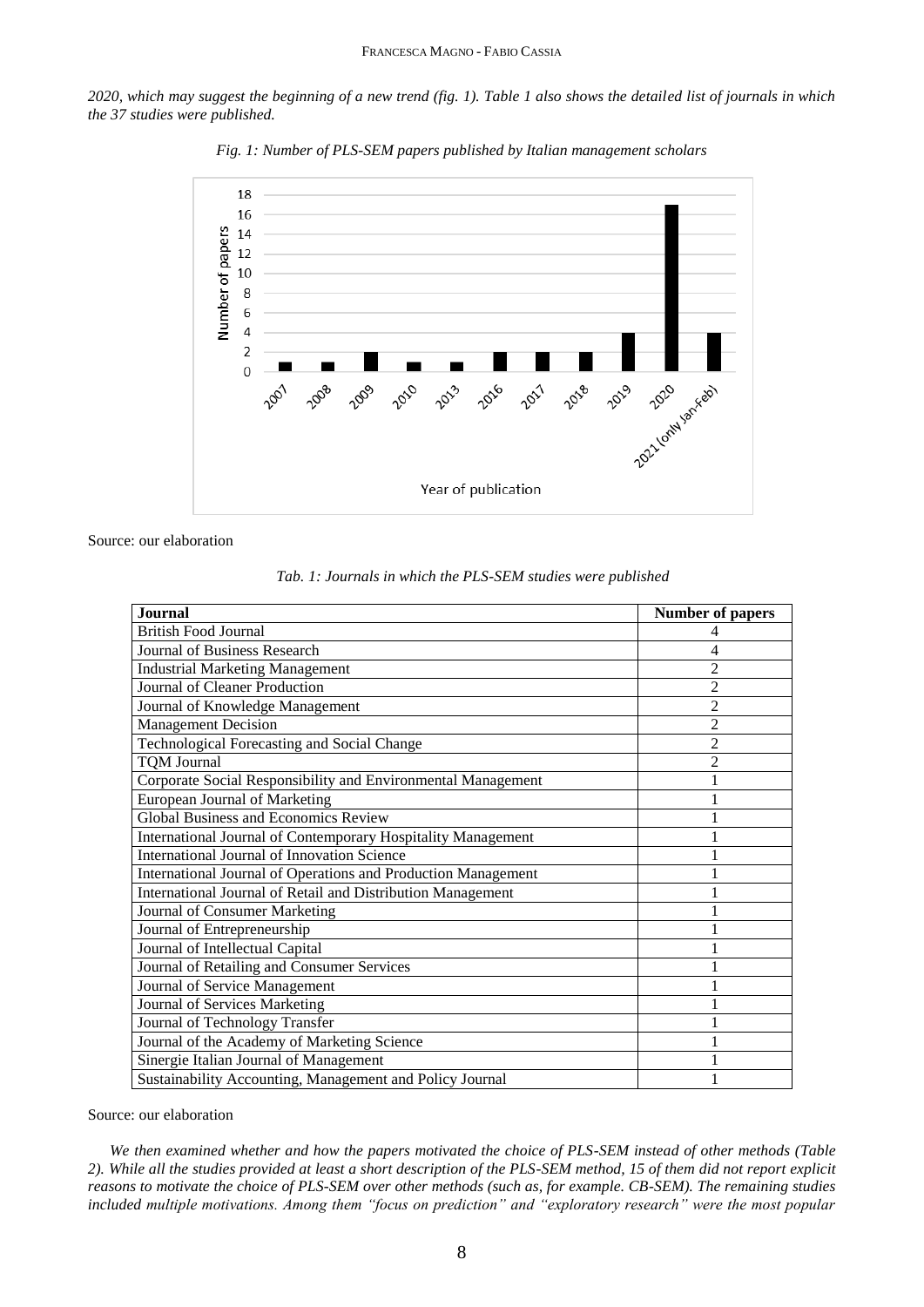*ones, which indicates a good awareness of the strengths of PLS-SEM. The small sample size was also cited quite frequently. However, it should be remarked that the small sample size per se could not be a sufficient motivation to select PLS-SEM. On this point, it should be additionally noted that some other misunderstandings were found in the application of PLS-SEM, for example the use of some model fit indexes which are appropriate for CB-SEM but not for PLS-SEM.*

## *Tab. 2: Reasons for using PLS-SEM*

| <b>Reasons for using PLS-SEM</b>      | <b>Number of studies</b> |
|---------------------------------------|--------------------------|
| Focus on prediction                   |                          |
| Exploratory research                  |                          |
| Small sample size                     |                          |
| Use of formative constructs           |                          |
| Model complexity                      |                          |
| Distributional issues                 |                          |
| Provides no reasons for using PLS-SEM |                          |

Source: our elaboration

*Table 3 summarizes the purposes of the 37 studies, while fig. 2 presents a word cloud of the keywords indicated by the authors of the paper.* 

## *Tab. 3: Research purposes/questions*

| Year | <b>Authors</b>                                                                 | Research purpose / question                                                                                                     |
|------|--------------------------------------------------------------------------------|---------------------------------------------------------------------------------------------------------------------------------|
| 2021 | Zollo L., Carranza R., Faraoni M., Díaz E., Martín-<br>Consuegra D.            | Drivers of consumers' intention to purchase organic personal care products.                                                     |
| 2021 | Khan O., Daddi T., Iraldo F.                                                   | Effects of dynamic capabilities on circular economy implementation in manufacturing firms.                                      |
| 2021 | Ciampi F., Demi S., Magrini A., Marzi G., Papa A.                              | Relationship between Big Data Analytics Capabilities and Business Model Innovation.                                             |
| 2021 | Bhatti S.H., Santoro G., Sarwar A., Pellicelli A.C.                            | Impact of internal and external factors of social media use by IT organisations on open innovation<br>adoption                  |
| 2020 | Magnani G., Zucchella A.                                                       | Relationships between the implementation of a global niche strategy and international performance<br>among SMEs.                |
| 2020 | Fozouni Ardekani Z., Akbari M., Pino G., Zúñiga M.Á.,<br>Azadi H.              | Factors explaining consumer intentions to adopt genetically modified foods                                                      |
| 2020 | Khan O., Daddi T., Iraldo F.                                                   | Effects of dynamic capabilities on circular economy implementation and firm performance.                                        |
| 2020 | Caputo F., Mazzoleni A., Pellicelli A.C., Muller J.                            | Factors explaining Big Data Companies' Return on Investment (ROI)                                                               |
| 2020 | Troise C., O'Driscoll A., Tani M., Prisco A.                                   | Drivers of users' intention to use food delivery apps.                                                                          |
| 2020 | Zollo L., Filieri R., Rialti R., Yoon S.                                       | Direct/indirect relationships between social media marketing activities and consumer-based brand<br>equity                      |
| 2020 | Khatami F., Ferraris A., De Bernardi P., Cantino V.                            | Direct/indirect relationship between food heritage and clan culture among SMEs in the food industry.                            |
| 2020 | Ferraris A., Vrontis D., Belyaeva Z., De Bernardi P.,<br>Ozek H.               | Direct/indirect effects of creative partnerships on innovation performance in food companies.                                   |
| 2020 | Sciarelli M., Gheith M.H., Tani M.                                             | Effects of both soft and hard quality management on innovation and organizational performance in<br>higher education.           |
| 2020 | Cassia F.                                                                      | Effects of reshoring decisions on customer-perceived product quality.                                                           |
| 2020 | Papa A., Mital M., Pisano P., Del Giudice M.                                   | Drivers of attitude and intention to use smart wearable healthcare devices                                                      |
| 2020 | Bratianu C., Vătămănescu E.-M., Anagnoste S.,<br>Dominici G.                   | Influences of different types of knowledge on the effectiveness of the decision-making process in<br>business consulting firms. |
| 2020 | Calza F., Pagliuca M., Risitano M., Sorrentino A.                              | Direct/indirect effects of cruise on-board environment on behavioral intentions.                                                |
| 2020 | Castaldi L., Sepe E., Turi C., Iscaro V.                                       | Effects of experiential learning programs for entrepreneurship education on educational effectiveness.                          |
| 2020 | Martínez-Martínez A., Cegarra-Navarro J.-G., Garcia-<br>Perez A., Vicentini F. | Drivers of environmental organisational learning in the hotel industry.                                                         |
| 2020 | Oduro S.                                                                       | Barriers to SMEs' open innovation adoption                                                                                      |
| 2020 | Troise C., Tani M.                                                             | Entrepreneur characteristics, motivations and behaviours as drivers of equity crowdfunding campaigns<br>performance.            |
| 2019 | Ferraris A., Devalle A., Ciampi F., Couturier J.                               | Effects of global R&D partnerships on innovation performance through search and integrative<br>capacities among SMEs.           |
| 2019 | Savelli E., Francioni B., Curina I.                                            | Effects of healthy lifestyle on food waste through food waste preventing behavior.                                              |
| 2019 | Oduro S., Haylemariam L.G.                                                     | Impacts of market orientation on firm performance and the moderating role of CSR.                                               |
| 2019 | Cannavale C., Nadali I.Z.                                                      | The impacts of different dimensions of entrepreneurial orientation on firm performance.                                         |
| 2018 | Merz M.A., Zarantonello L., Grappi S.                                          | Development of a Customer Co-Creation Value (CCCV) scale.                                                                       |
| 2018 | Albort-Morant G., Leal-Rodríguez A.L., De Marchi V.                            | Internal and external knowledge-based drivers of the firms' green innovation performance.                                       |
| 2017 | Scuotto V., Del Giudice M., Carayannis E.G.                                    | Effect of social networking sites and absorptive capacity on SMES' innovation performance.                                      |
| 2017 | Savelli E., Cioppi M., Tombari F.                                              | Effects of web atmospherics on shopping centres' customer loyalty through shopping motivation.                                  |
| 2016 | Mondéjar-Jiménez J.-A., Ferrari G., Secondi L.,<br>Principato L.               | Drivers of intention and positive behavior towards food waste.                                                                  |
| 2016 | Gallarza M.G., Arteaga-Moreno F., Del Chiappa G.,<br>Gil-Saura I.              | Relationships between four intrinsic value dimensions and value-satisfaction-loyalty.                                           |
| 2013 | van der Heijden G.A.H., Schepers J.J.L., Nijssen E.J.,<br>Ordanini A.          | Relationship between frontline service employees' roles and service recovery quality.                                           |
| 2010 | Guenzi P., Georges L.                                                          | Antecedents and consequences of customer trust in the salesperson.                                                              |
| 2009 | Guenzi P., Johnson M.D., Castaldo S.                                           | Effects of the components of customer trust on store patronage.                                                                 |
| 2009 | Guenzi P., Georges L., Pardo C.                                                | Impacts of strategic account managers' behaviors on relational outcomes.                                                        |
| 2008 | Ordanini A., Rubera G.                                                         | The effects of procurement capabilities on performance and the moderating role of internet resources.                           |
| 2007 | Guenzi P., Pardo C., Georges L.                                                | Links between relational selling strategy and key account managers' relational behaviors.                                       |

Source: our elaboration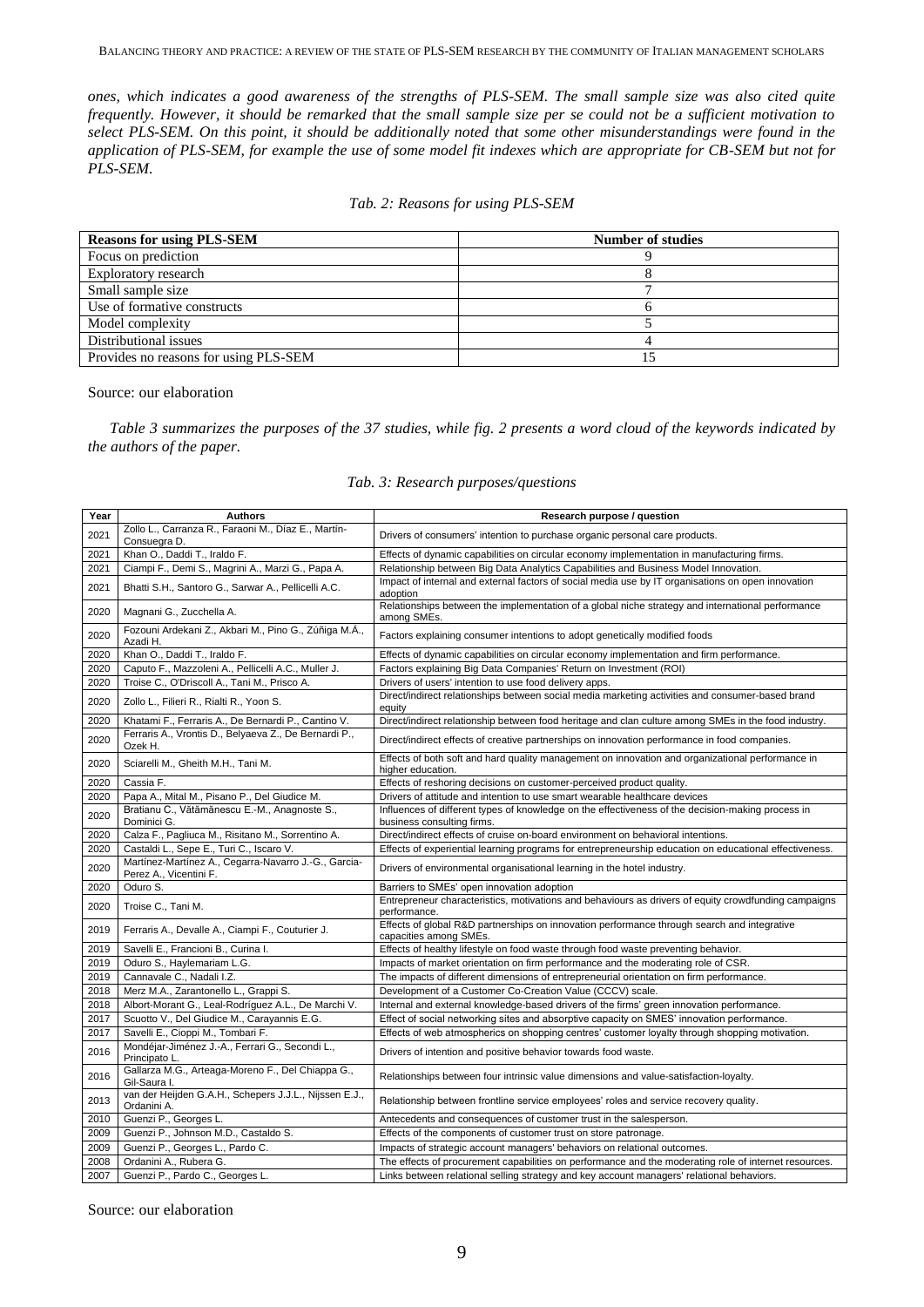

*Fig. 2: Word cloud of the keywords indicated by the authors*

Source: our elaboration

*Overall, the analysis of the research questions shows that PLS-SEM has been mostly applied to identify the drivers of firm's choices, strategies and performance, while in a few studies it was used to understand customer decisions to adopt products and technologies. As the analysis of the keywords highlights, the topics and the research contexts are highly fragmented but capabilities and innovation emerge as themes that are more frequently explored through PLS-SEM.* 

**Research limits.** *While using a systematic approach to the literature review, the choice to rely only on one database (Scopus) and on the archive of Sinergie Italian Journal of Management may have caused the exclusion of a few journal articles. Moreover, the inclusion of conference papers may enrich the analysis.*

**Practical implications.** *One of the main strengths of PLS-SEM is its ability to balance rigor and relevance, by focusing on prediction. This analysis reveals that the community of Italian management scholars has not yet adopted PLS-SEM on a large scale. This extended abstract encourages scholars to apply PLS-SEM to research questions that can have both theoretical and practical relevance, such as studies that predict firm performance.*

**Originality of the study.** *This is the first study to analyze the use of PLS-SEM by the community of Italian management scholars. PLS-SEM is quickly gaining large popularity among worldwide management scholars and may further support the participation of Italian management scholars to the international debate.*

**Key words**: *PLS-SEM; methods; management; structural equation modeling*

## **References**

- ALBORT-MORANT G., LEAL-RODRÍGUEZ A.L., DE MARCHI V. (2018), "Absorptive capacity and relationship learning mechanisms as complementary drivers of green innovation performance", *Journal of Knowledge Management,* vol. 22, n. 2, pp. 432-452.
- BHATTI S.H., SANTORO G., SARWAR A., PELLICELLI A.C. (2021), "Internal and external antecedents of open innovation adoption in IT organisations: insights from an emerging market", *Journal of Knowledge Management*, pp.
- BRATIANU C., VĂTĂMĂNESCU E.M., ANAGNOSTE S., DOMINICI G. (2020), "Untangling knowledge fields and knowledge dynamics within the decision-making process", *Management Decision,* vol. 59, n. 2, pp. 306-323.
- CALZA F., PAGLIUCA M., RISITANO M., SORRENTINO A. (2020), "Testing moderating effects on the relationships among onboard cruise environment, satisfaction, perceived value and behavioral intentions", *International Journal of Contemporary Hospitality Management,* vol. 32, n. 2, pp. 934-952.
- CANNAVALE C., NADALI I.Z. (2019), "Entrepreneurial Orientations and Performance: A Problematic Explanatory Approach in the Iranian Knowledge-Based Industry", *Journal of Entrepreneurship,* vol. 28, n. 1, pp. 68-93.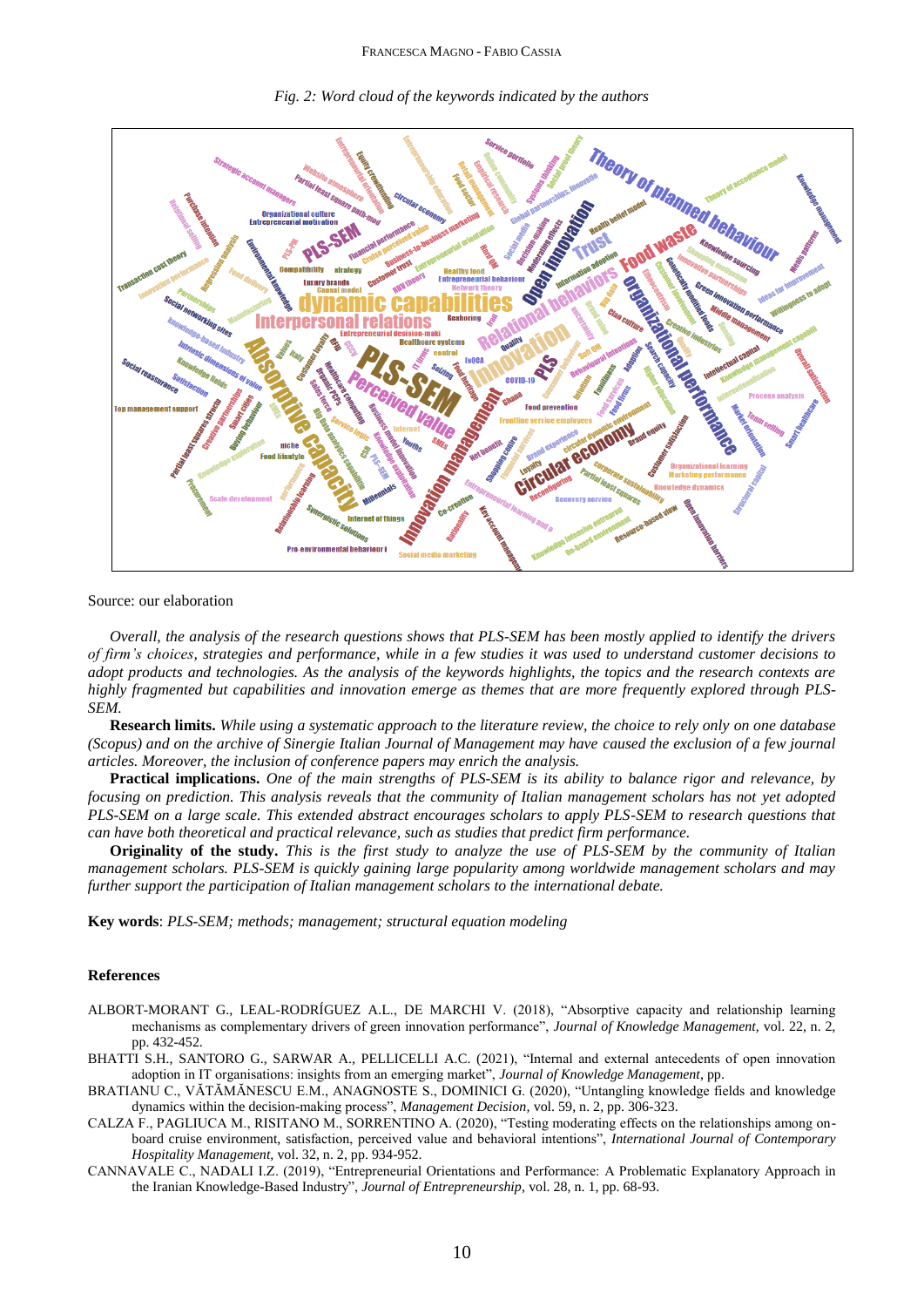- CAPUTO F., MAZZOLENI A., PELLICELLI A.C., MULLER J. (2020), "Over the mask of innovation management in the world of Big Data", *Journal of Business Research,* vol. 119, pp. 330-338.
- CASSIA F. (2020), "'Manufacturing is coming home': does reshoring improve perceived product quality?", *The TQM Journal,* vol. 32, n. 6, pp. 1099-1113.
- CASTALDI L., SEPE E., TURI C., ISCARO V. (2020), "An experiential learning program for entrepreneurship education", *Global Business and Economics Review,* vol. 22, n. 1-2, pp. 178-197.
- CIAMPI F., DEMI S., MAGRINI A., MARZI G., PAPA A. (2021), "Exploring the impact of big data analytics capabilities on business model innovation: The mediating role of entrepreneurial orientation", *Journal of Business Research,* vol. 123, pp. 1- 13.
- FERRARIS A., DEVALLE A., CIAMPI F., COUTURIER J. (2019), "Are global R&D partnerships enough to increase a company's innovation performance? The role of search and integrative capacities", *Technological Forecasting and Social Change,* vol. 149, pp.
- FERRARIS A., VRONTIS D., BELYAEVA Z., DE BERNARDI P., OZEK H. (2020), "Innovation within the food companies: how creative partnerships may conduct to better performances?", *British Food Journal,* vol. 123, n. 1, pp. 143-158.
- FOZOUNI ARDEKANI Z., AKBARI M., PINO G., ZÚÑIGA M.Á., AZADI H. (2020), "Consumers' willingness to adopt genetically modified foods", *British Food Journal,* vol. 123, n. 3, pp. 1042-1059.
- GALLARZA M.G., ARTEAGA-MORENO F., DEL CHIAPPA G., GIL-SAURA I. (2016), "Intrinsic value dimensions and the value-satisfaction-loyalty chain: a causal model for services", *Journal of Services Marketing,* vol. 30, n. 2, pp. 165-185.
- GUENZI P., GEORGES L. (2010), "Interpersonal trust in commercial relationships: Antecedents and consequences of customer trust in the salesperson", *European Journal of Marketing,* vol. 44, n. 1-2, pp. 114-138.
- GUENZI P., GEORGES L., PARDO C. (2009a), "The impact of strategic account managers' behaviors on relational outcomes: An empirical study", *Industrial Marketing Management,* vol. 38, n. 3, pp. 300-311.
- GUENZI P., JOHNSON M.D., CASTALDO S. (2009b), "A comprehensive model of customer trust in two retail stores", *Journal of Service Management,* vol. 20, n. 3, pp. 290-316.
- GUENZI P., PARDO C., GEORGES L. (2007), "Relational selling strategy and key account managers' relational behaviors: An exploratory study", *Industrial Marketing Management,* vol. 36, n. 1, pp. 121-133.
- HAIR J.F., HULT G.T.M., RINGLE C.M., SARSTEDT M. (2017), *A Primer on Partial Least Squares Structural Equation Modeling (PLS-SEM),* Sage, Thousand Oaks, CA.
- HAIR J.F., HULT T.M., RINGLE C., SARSTEDT M., MAGNO F., CASSIA F., SCAFARTO F. (2020), *Le equazioni strutturali Partial Least Squares. Introduzione alla PLS-SEM,* FrancoAngeli, Milano.
- HAIR J.F., SARSTEDT M., RINGLE C.M., GUDERGAN S.P. (2018), *Advanced Issues in Partial Least Squares Structural Equation Modeling,* SAGE Publications, Thousand Oaks, CA.
- KHAN O., DADDI T., IRALDO F. (2020), "The role of dynamic capabilities in circular economy implementation and performance of companies", *Corporate Social Responsibility and Environmental Management,* vol. 27, n. 6, pp. 3018-3033.
- KHAN O., DADDI T., IRALDO F. (2021), "Sensing, seizing, and reconfiguring: Key capabilities and organizational routines for circular economy implementation", *Journal of Cleaner Production,* vol. 287, pp.
- KHATAMI F., FERRARIS A., DE BERNARDI P., CANTINO V. (2020), "The relationship between food heritage and clan culture: is "familiness" the missing link in SMEs?", *British Food Journal,* vol. 123, n. 1, pp. 337-354.
- MAGNANI G., ZUCCHELLA A. (2020), "A model of entrepreneurial internationalisation in uncertain foreign environments: Smaller firms and the global niche strategy", *Sinergie Italian Journal of Management,* vol. 38, n. 3, pp. 23-50.
- MARTÍNEZ-MARTÍNEZ A., CEGARRA-NAVARRO J. G., GARCIA-PEREZ A., VICENTINI F. (2020), "Extending structural capital through pro-environmental behaviour intention capital: an outlook on Spanish hotel industry", *Journal of Intellectual Capital*, pp.
- MERZ M.A., ZARANTONELLO L., GRAPPI S. (2018), "How valuable are your customers in the brand value co-creation process? The development of a Customer Co-Creation Value (CCCV) scale", *Journal of Business Research,* vol. 82, pp. 79-89.
- MONDÉJAR-JIMÉNEZ J. A., FERRARI G., SECONDI L., PRINCIPATO L. (2016), "From the table to waste: An exploratory study on behaviour towards food waste of Spanish and Italian youths", *Journal of Cleaner Production,* vol. 138, pp. 8-18.
- ODURO S. (2020), "Exploring the barriers to SMEs' open innovation adoption in Ghana: A mixed research approach", *International Journal of Innovation Science*, pp.
- ODURO S., HAYLEMARIAM L.G. (2019), "Market orientation, CSR and financial and marketing performance in manufacturing firms in Ghana and Ethiopia", *Sustainability Accounting, Management and Policy Journal,* vol. 10, n. 3, pp. 398-426.
- ORDANINI A., RUBERA G. (2008), "Strategic capabilities and internet resources in procurement: A resource-based view of B-to-B buying process", *International Journal of Operations and Production Management,* vol. 28, n. 1, pp. 27-52.
- PAPA A., MITAL M., PISANO P., DEL GIUDICE M. (2020), "E-health and wellbeing monitoring using smart healthcare devices: An empirical investigation", *Technological Forecasting and Social Change,* vol. 153, pp.
- SAVELLI E., CIOPPI M., TOMBARI F. (2017), "Web atmospherics as drivers of shopping centres' customer loyalty", *International Journal of Retail and Distribution Management,* vol. 45, n. 11, pp. 1213-1240.
- SAVELLI E., FRANCIONI B., CURINA I. (2019), "Healthy lifestyle and food waste behavior", *Journal of Consumer Marketing,* vol. 37, n. 2, pp. 148-159.
- SCIARELLI M., GHEITH M.H., TANI M. (2020), "The relationship between soft and hard quality management practices, innovation and organizational performance in higher education", *TQM Journal,* vol. 32, n. 6, pp. 1349-1372.
- SCUOTTO V., DEL GIUDICE M., CARAYANNIS E.G. (2017), "The effect of social networking sites and absorptive capacity on SMES' innovation performance", *Journal of Technology Transfer,* vol. 42, n. 2, pp. 409-424.
- TROISE C., O'DRISCOLL A., TANI M., PRISCO A. (2020), "Online food delivery services and behavioural intention a test of an integrated TAM and TPB framework", *British Food Journal,* vol. 123, n. 2, pp. 664-683.
- TROISE C., TANI M. (2020), "Exploring entrepreneurial characteristics, motivations and behaviours in equity crowdfunding: some evidence from Italy", *Management Decision*, pp.
- VAN DER HEIJDEN G.A.H., SCHEPERS J.J.L., NIJSSEN E.J., ORDANINI A. (2013), "Don't just fix it, make it better! Using frontline service employees to improve recovery performance", *Journal of the Academy of Marketing Science,* vol. 41, n. 5, pp. 515-530.